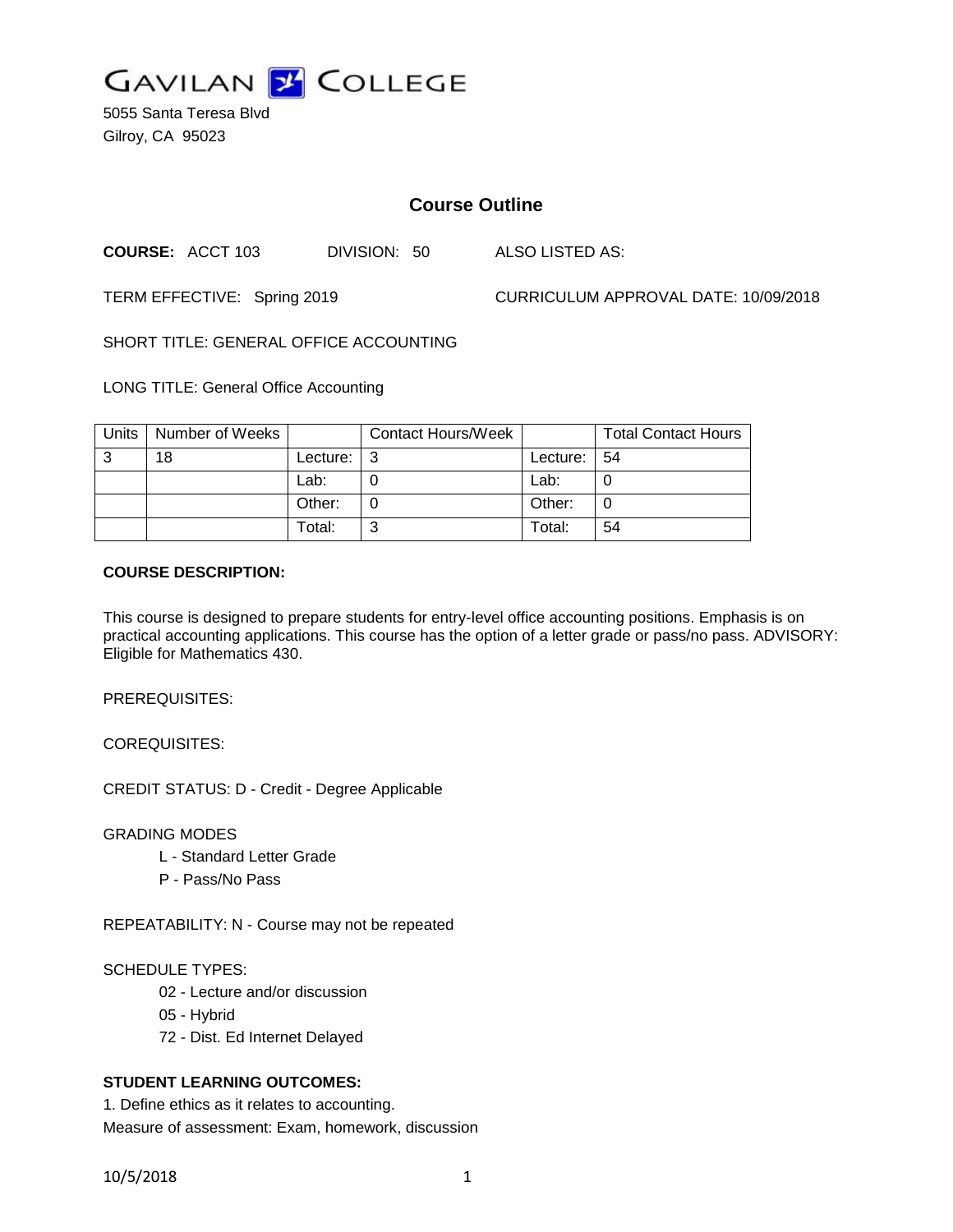2. Reconcile a bank account with the cash, accounting records.

Measure of assessment: Quiz, homework, midterm exam

3. Record journal entries and post to appropriate journals.

Measure of assessment: In-class problems, quiz, and midterm exam

4. Prepare a simple balance sheet from the general ledger account.

# **CONTENT, STUDENT PERFORMANCE OBJECTIVES, OUT-OF-CLASS ASSIGNMENTS**

Curriculum Approval Date: 10/09/2018

3 Hours

Topics: Introduction to Accounting, Definition of Accounting, Importance of Accounting Information, Career Opportunities in

Accounting, and Ethics

Student Performance Objectives: Define accounting. Explain the importance of accounting information. Describe the various career opportunities in accounting. Define ethics.

### 3 Hours

Topics: Asset, Liability, Owner's Equity, Revenue, and Expense Accounts

Student Performance Objectives: Define and identify asset, liability, and owner's equity accounts. Record a group of business of transactions, in column form, involving changes in assets, liabilities, and owner's equity. Define and identify revenue and expense accounts. Record a group of business transactions, in column form, involving all five elements of the fundamental accounting equation.

### 3 Hours

Topics: T Accounts, Debits and Credits, Trial Balance, and Financial Statements

Student Performance Objectives: Determine balances of T accounts having entries recorded on both sides of the accounts. Present the fundamental accounting equation using the T account form, and label the plus and minus sides. Present the fundamental accounting equation using the T account form, and label the debit and credit sides. Record directly in T accounts a group of business transactions involving changes in asset, liability, owner's equity, revenue, and expense accounts for a service business. Prepare a trial balance. Prepare: a) an income statement, b) a statement of owners equity, and c) a balance sheet. Recognize the effect of transpositions and slides on account balances.

3 Hours

Topics: The General Journal and the General Ledger

Student Performance Objectives: Record a group of transactions pertaining to a service business in a twocolumn general journal. Post entries from a two-column general journal to general ledger accounts. Prepare a trial balance from the ledger accounts. Correct entries using the manual ruling method. Correct entries using the manual or computerized correcting entry method.

#### 3 Hours

## Topics: Adjusting Entries and the Work Sheet

Student Performance Objectives: Define fiscal period and fiscal year. List the classifications of the accounts that occupy each column of a ten-column work sheet. Complete a work sheet for a service enterprise, involving adjustments for expired insurance, depreciation and accrued wages. Prepare an income statement, a statement of owners equity, and a balance sheet for a service business directly from the work sheet. Journalize and post the adjusting entries. Prepare:

a) an income statement involving more than one revenue account and a net loss,

b) a statement of owners equity with an additional investment and either a net income or a net loss,

c) a balance sheet for a business having more than one accumulated depreciation account, and

d) a balance sheet containing the statement of owners equity information.

3 Hours

Topics: Closing Entries and the Post-Closing Trial Balance

Student Performance Objectives: List the steps in the accounting cycle. Journalize and post closing entries for a service enterprise. Prepare a post-closing trial balance. Define the following methods of accounting: cash basis and accrual basis. Prepare interim statements.

3 Hours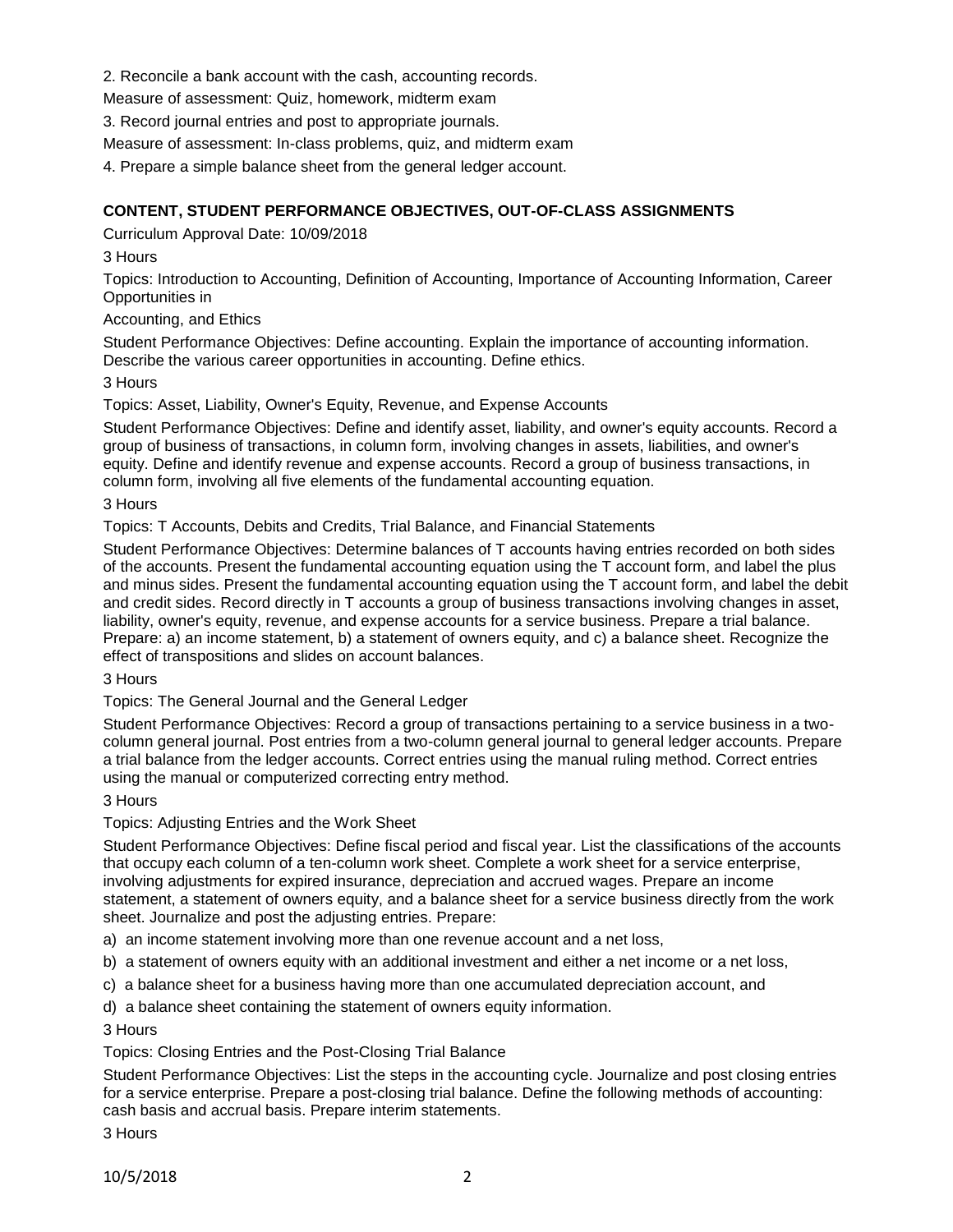## Topics: Bank Accounts and Cash Funds

Student Performance Objectives: Describe the procedure for depositing checks. Reconcile a bank statement. Record the required journal entries from the bank reconciliation. Record journal entries to establish and reimburse a Petty Cash Fund.

Complete the petty cash vouchers and petty cash payments records. Record the journal entries to establish a Change Fund. Record journal entries for transactions involving Cash Short and Over.

### 3 Hours

### Topics: Employee Earnings and Deductions

Student Performance Objectives: Describe the role of income tax laws that affect payroll deductions and contributions. Calculate total earnings based on an hourly, salary, piece-rate, or commission basis. Determine deductions from gross pay, such as federal income tax withheld, Social Security tax, and Medicare tax, to calculate net pay. Complete a payroll register. Journalize the payroll entry from a payroll register. Maintain employees individual earnings records.

### 3 Hours

### Topics: Employer Taxes, Payments, and Reports

Student Performance Objectives: Calculate the amount of payroll tax expense and journalize the entry. Journalize the entry for the deposit of employees federal income taxes withheld and FICA taxes (both employees withheld and employers matching share) and prepare the deposit coupon. Journalize the entries for the payment of employers state and federal unemployment taxes. Journalize the entry for the deposit of employees state income taxes withheld. Complete Employers Quarterly Federal Tax Return, Form 941. Prepare W-2 and W-3 forms and Form 940. Calculate the premium for workers compensation insurance, and prepare the entry for payment in advance. Determine the amount of the end-of-the-year adjustments for a) workers compensation insurance and b) accrued salaries and wages, and record the adjustments.

### 3 Hours

### Topics: Sales and Purchases

Student Performance Objectives: Describe the specific accounts used by a merchandising firm. Journalize sales transactions in a general journal, and post to the accounts receivable ledger and general ledger. Prepare a schedule of accounts receivable. Journalize sales returns and allowances, including credit memorandums and returns, in a general journal, and post to the accounts receivable ledger and general ledger. Journalize sales transactions and returns involving sales tax. Journalize purchase transactions in a general journal, and post to the accounts payable ledger and general ledger. Prepare a schedule of accounts payable. Journalize transactions involving purchases, returns, and allowances in a general journal, and post to the accounts payable ledger and general ledger. Describe the procedures for handling freight charges on merchandise and other goods. Journalize transactions in a sales journal, and post to the accounts receivable ledger and general ledger. Journalize transactions in a three-column purchases journal, and post to the accounts payable ledger and general ledger.

#### 3 Hours

## Topics: Cash Receipts and Cash Payments

Student Performance Objectives: Determine cash discounts according to credit terms. Journalize sales transactions in a general journal involving cash receipts from credit customers who are entitled to deduct the cash discount. Journalize purchase transactions in a general journal involving cash payments when entitled to deduct the cash discount. Journalize transactions involving trade discounts. Journalize transactions for a merchandising business in a cash receipts journal and post from a cash receipts journal and post from a cash receipts journal to a general ledger and an accounts receivable ledger. Journalize transactions for a merchandising business in a cash payments journal and post from a cash payments journal to a general ledger and an accounts payable ledger.

## 3 Hours

## Topics: Work Sheet and Adjusting Entries

Student Performance Objectives: Prepare an adjustment for supplies. Prepare an adjustment for unearned revenue. Prepare an adjustment for merchandise inventory under the periodic inventory system. Record the adjustment data in a work sheet (including merchandise inventory, unearned revenue, supplies remaining, expired insurance, depreciation, and accrued wages or salaries). Complete the work sheet. Journalize the adjusting entries for a merchandising business under the periodic inventory system. Prepare and journalize the adjusting entry for merchandise inventory under the perpetual inventory system.

3 Hours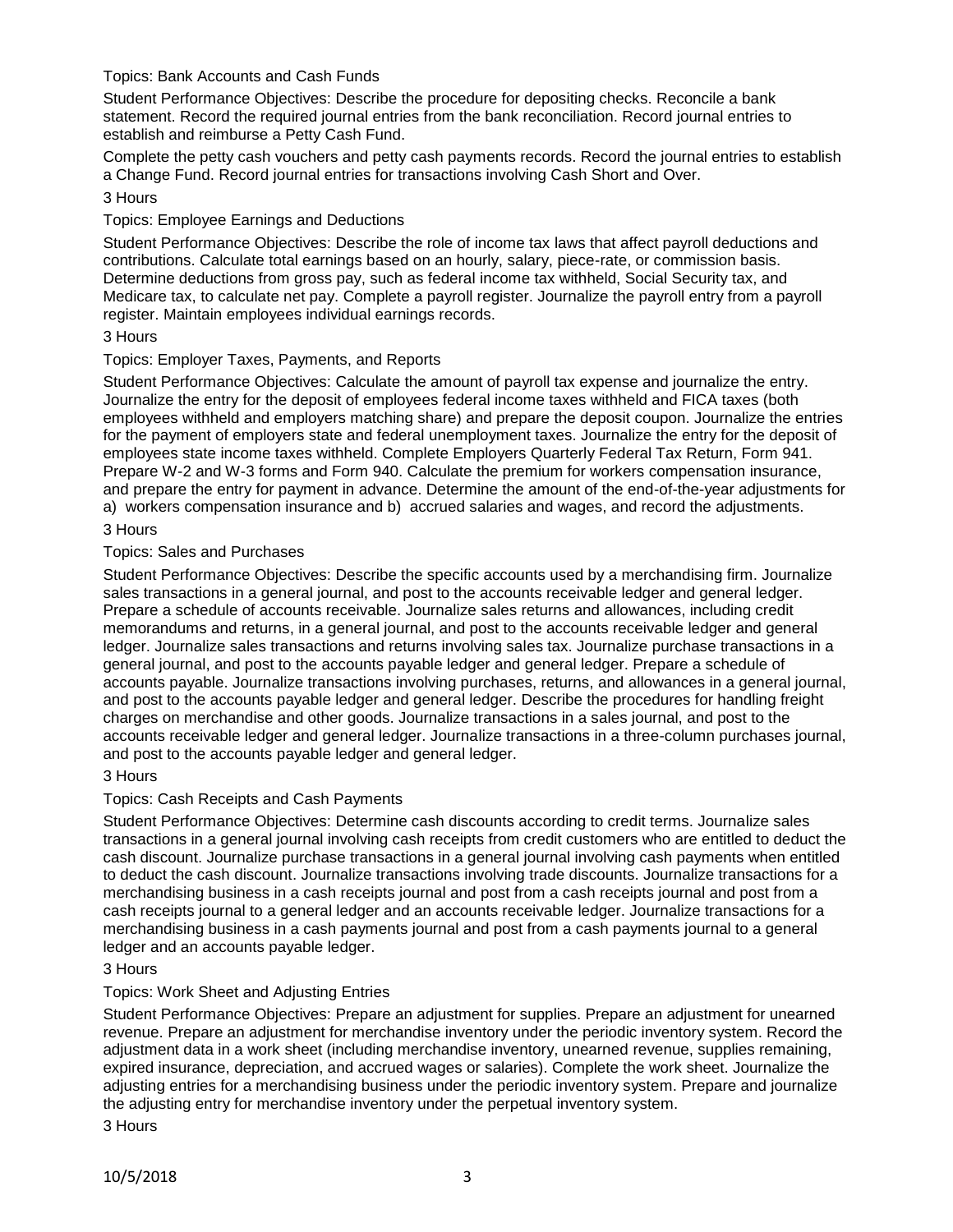Topics: Financial Statements, Closing Entries, and Reversing Entries

Student Performance Objectives: Prepare a classified income statement for a merchandising firm. Prepare a classified balance sheet for any type of business. Compute working capital and current ratio. Journalize the closing entries for a merchandising firm. Determine which adjusting entries can be reversed, and journalize the reversing entries.

3 Hours

Topic: Methods of Depreciation

Student Performance Objectives: Prepare a schedule of depreciation using the straight-line method. Prepare a schedule of depreciation using the double-declining-balance method. Prepare a schedule of depreciation for five-year property under the Modified Accelerated Cost Recovery System.

3 Hours

Topic: Bad Debts

Student Performance Objectives: Prepare the adjusting entry for bad debts using the allowance method, based on a percentage of credit sales. Prepare the entry to write off an account as uncollectible when the allowance method is used. Prepare the entry to write off an account as uncollectible when the specific charge-off method is used.

3 Hours

Topic: Inventory Methods

Student Performance Objectives: Determine the amount of the ending merchandise inventory by the weighted-average-cost method. Determine the amount of the ending merchandise inventory by the first-in, first-out method (FIFO). Determine the amount of the ending merchandise inventory by the last-in, first-out method (LIFO).

2 Hours

Topic: The Statement of Cash Flows

Student Performance Objectives: Classify cash flows as Operating Activities, Investing Activities, and Financing Activities. Prepare a statement of cash flows.

2 Hours

Topic: Departmental Accounting

Student Performance Objectives: Compile a departmental income statement. Explain departmental margin. 2 Hours

## **METHODS OF INSTRUCTION:**

Lecture, Discussion, Collaborative Learning.

Out OF CLASS ASSIGNMENTS

Required Outside Hours: 78

Assignment Description: Read related chapters, do exercises and problem sets related to the topics presented.

Required Outside Hours: 30

Assignment Description: Complete Individual or Group Projects based on the topics presented.

## **METHODS OF EVALUATION:**

Writing assignments Percent of total grade: 0.00 % If this is a degree applicable course, but substantial writing assignments are not appropriate, indicate reason: Course primarily involves skill demonstration or problem solving Problem-solving assignments Percent of total grade: 75.00 % Homework Problems; Quizzes Other methods of evaluation Percent of total grade: 25.00 % Individual or Group Projects related to problem sets.